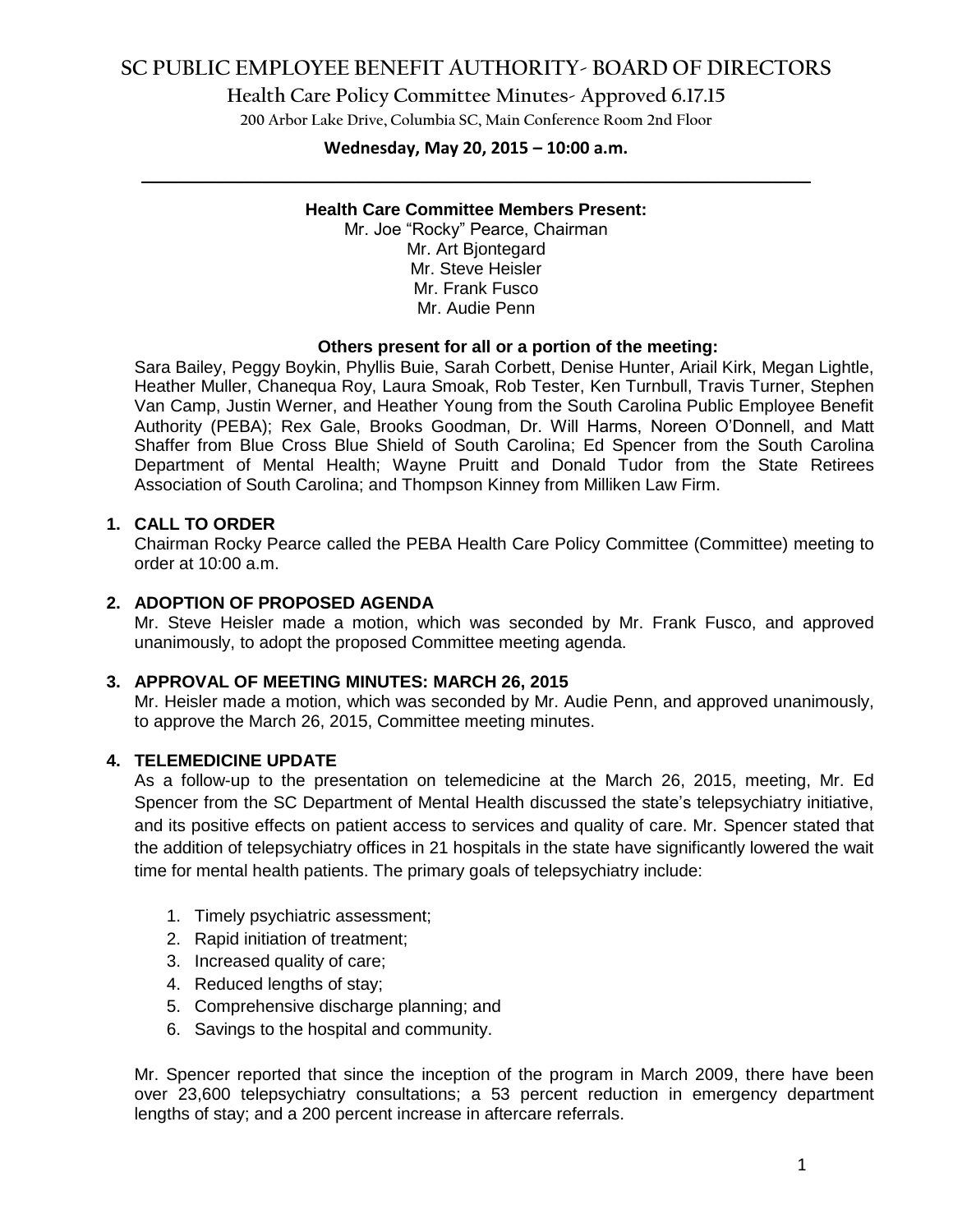# **SC PUBLIC EMPLOYEE BENEFIT AUTHORITY- BOARD OF DIRECTORS**

**Health Care Policy Committee Minutes- Approved 6.17.15**

**200 Arbor Lake Drive, Columbia SC, Main Conference Room 2nd Floor**

# **Wednesday, May 20, 2015 – 10:00 a.m. \_\_\_\_\_\_\_\_\_\_\_\_\_\_\_\_\_\_\_\_\_\_\_\_\_\_\_\_\_\_\_\_\_\_\_\_\_\_\_\_\_\_\_\_\_\_\_\_\_\_\_\_\_\_\_\_\_\_\_\_\_\_\_\_\_\_\_\_\_\_\_\_**

Mr. Spencer concluded his presentation by stating that telepsychiatry utilizes hospital resources efficiently, and has had a positive impact on patients and emergency departments.

Chairman Pearce thanked Mr. Spencer for his excellent presentation.

## **5. MUSC PILOT UPDATE**

Mr. Rob Tester, PEBA's Health Care Policy Director, provided the Medical University of South Carolina (MUSC) pilot update, and stated that the PEBA-sponsored MUSC Health Plan was developed in 2014. Mr. Tester advised that the MUSC Health Plan is compliant with the Affordable Care Act (ACA), and operates with a higher degree of care coordination than currently exists throughout the State Health Plan (SHP). Mr. Tester stated that claims experience from the initial year is nearly complete, and reported the analysis of results. Mr. Tester advised that historically, claims experience for MUSC employees has been about 13-15 percent more expensive than for SHP active employees, and 3-4 percent of this difference is attributable to greater risk on the part of MUSC employees compared to the SHP active employee population.

Mr. Tester reported that the margin of difference between MUSC's expense and loss ratio and that for SHP active employees was reduced substantially in the first year, and PEBA will work closely with MUSC to continue analyzing the data. Mr. Tester advised that this is a multi-year project, and it is too early to project the final outcome.

Mr. Tester also reviewed MUSC's Pilot presentation to the State Budget and Control Board on April 28, 2015, and discussed various Healthcare Effectiveness Data and Information Set (HEDIS) [performance measures](http://en.wikipedia.org/wiki/Performance_measurement) for MUSC and the State Health Plan.

### **6. PATIENT-CENTERED MEDICAL HOME UPDATE FROM BLUE CROSS BLUE SHIELD**

Ms. Noreen O'Donnell, from Blue Cross Blue Shield of South Carolina, provided an update regarding Patient-Centered Medical Home (PCMH), which is a model of health care designed to strengthen the physician-patient relationship by moving from reactive care to proactive care. Ms. O'Donnell advised that PCMH has experienced rapid expansion in the last three years and includes:

- 1. Coordinated proactive care;
- 2. Care for patient's overall health;
- 3. Same-day appointments;
- 4. A physician-led team;
- 5. Coordinated referrals within the PCMH;
- 6. Continuous quality improvement; and
- 7. Ongoing follow-up care to avoid disease and improve health.

Ms. O'Donnell stated that the types of conditions that are targeted for PCMH care and coordination fees include: adult diabetes; adult hypertension; adult congestive heart failure; pediatric wellness; and pediatric asthma.

Ms. O'Donnell concluded her presentation by reviewing PCMH State Health Plan cost and utilization data, clinical outcome measures, and patient satisfaction surveys.

Chairman Pearce thanked Ms. O'Donnell for her presentation.